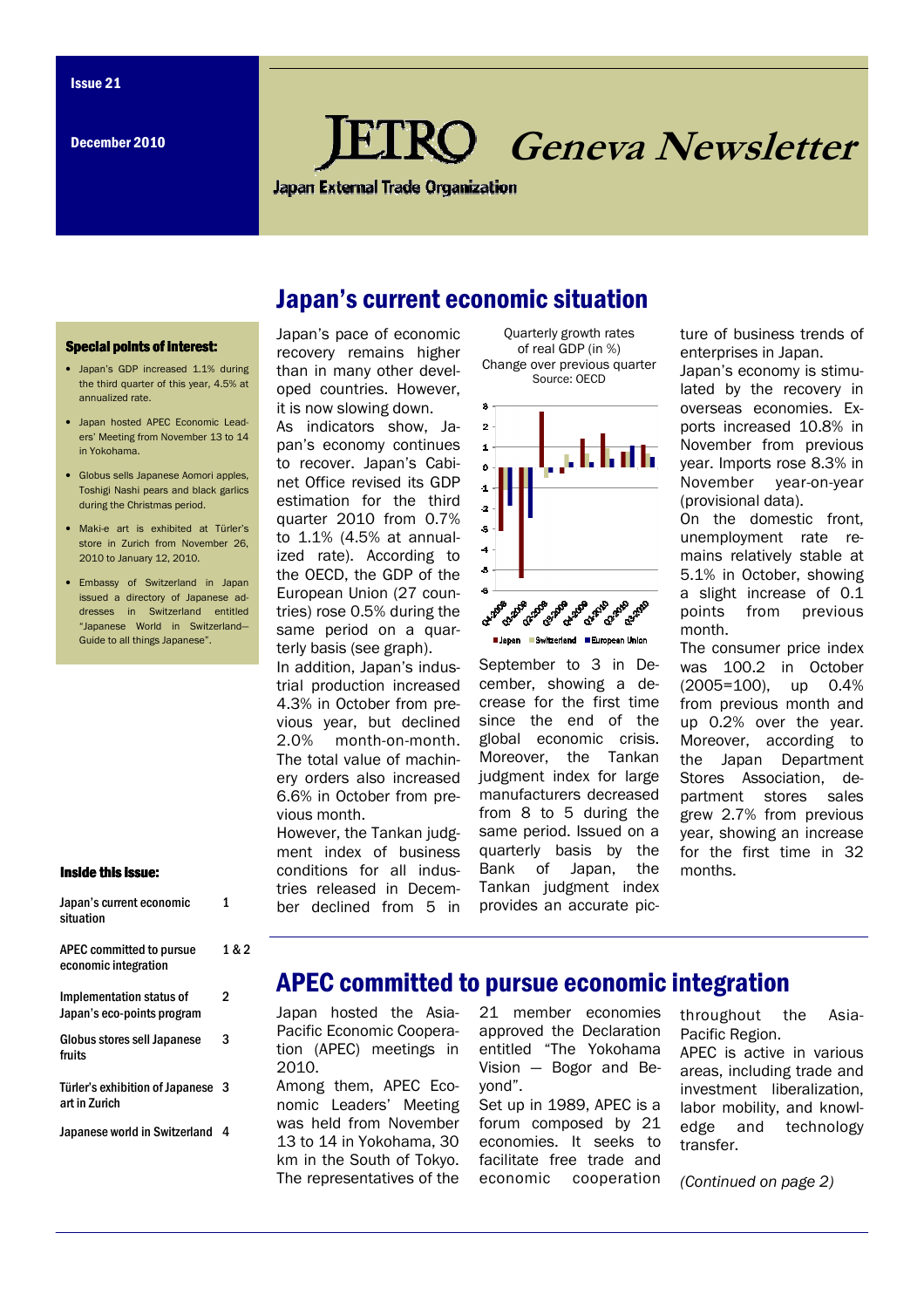Left: Japan's Minister of Foreign Affairs Seiji Maehara Center: Japan's Minister of Economy, Trade and Industry Akihiro Ohata (Nov. 2010) Source: METI

| <b>APEC member states</b>            |                      |  |
|--------------------------------------|----------------------|--|
| Australia                            | New Zealand          |  |
| Brunei<br>Darussalam                 | Papua New<br>Guinea  |  |
| Canada                               | Peru                 |  |
| Chile                                | The Philippi-<br>nes |  |
| People's Re-<br>public of Chi-<br>na | Russia               |  |
| Hong-Kong,<br>China                  | Singapore            |  |
| Indonesia                            | Chinese Tai-<br>pei  |  |
| Japan                                | Thailand             |  |
| Republic of<br>Korea                 | The United<br>States |  |
| Malaysia                             | Vietnam              |  |
| Mexico                               |                      |  |

Source: APEC's Website http://www.apec.org

(Continued from page 1)

APEC region represents more than 40% of the world's population and over half of the global GDP.

APEC region is also extremely significant for Japan's economy. It accounts for 75% of Japan's exports and 60% of imports to Japan. In addition, APEC region is the destination of 53.6% of Japan's direct investments.

Moreover, Japan concluded an Economic Partnership Agreement (EPA) with nine APEC economi $es<sup>1</sup>$  and is now negotiating an EPA with three other APEC countries2.

#### Promoting food security

Many meetings were held on different topics and in various cities. Among them, Japan hosted the APEC Ministerial Meeting on Food Security in Niigata from October 16 to 17. Ministers agreed to increase "the availability of sufficient, safe and nutritious food in the



APEC region through expanded supply capacity, underpinned by viable rural communities". They also renewed their commitment to "an ambitious, balanced and prompt conclusion of the Doha Development Agenda".

#### "Taking concrete steps" toward achieving a free trade area

In 1994, APEC Leaders set in Bogor the following goal: "achieving free and open trade and investment in the Asia-Pacific region no later than 2010 for industrialized economies and no later than 2020 for developing economies".

The recent financial crisis prompted discussions towards the achievement of Bogor's goal. In Yokohama, APEC Leaders committed "to pursue an even more closely integrated regional economy and strong, sustainable, and balanced growth in the region, including by taking concrete steps toward realization of an FTAAP" (Free Trade Area of the Asia-Pacific).

#### JETRO exhibition of green technologies

In parallel to Yokohama APEC summit, JETRO set up a Pavilion to exhibit products of 28 Japanese firms. The Pavilion showed advanced green technologies in the areas of water purification, waste water treatment, waste recycling, energy conservation, energy accumulation, hydraulic power, wind power, etc.

<sup>1</sup>: Singapore (2002), Mexico (2005), Malaysia (2006), Chile (2007), Thailand (2007), Indonesia (2008), Brunei (2008), Philippines (2008) and Vietnam (2009)

<sup>2</sup>: Korea (at the present time negotiation has been suspended), Australia and Peru.

## Implementation status of Japan's eco-points program

Under the eco-points program, Japan's government received applications for eco-points from individuals since July 1, 2009 and from corporations since August 7, 2009.

Japanese consumers can

obtain points in purchasing environment-friendly home appliances that serve then to buy other goods and services. The total number of applications from individuals for which points have

been issued is 29.45 mil-

lion.

A large majority of individuals obtained eco-points in purchasing TVs (79.48%), while only 10.55% bought air conditioners and 10.55% refrigerators (as of November 30, 2010).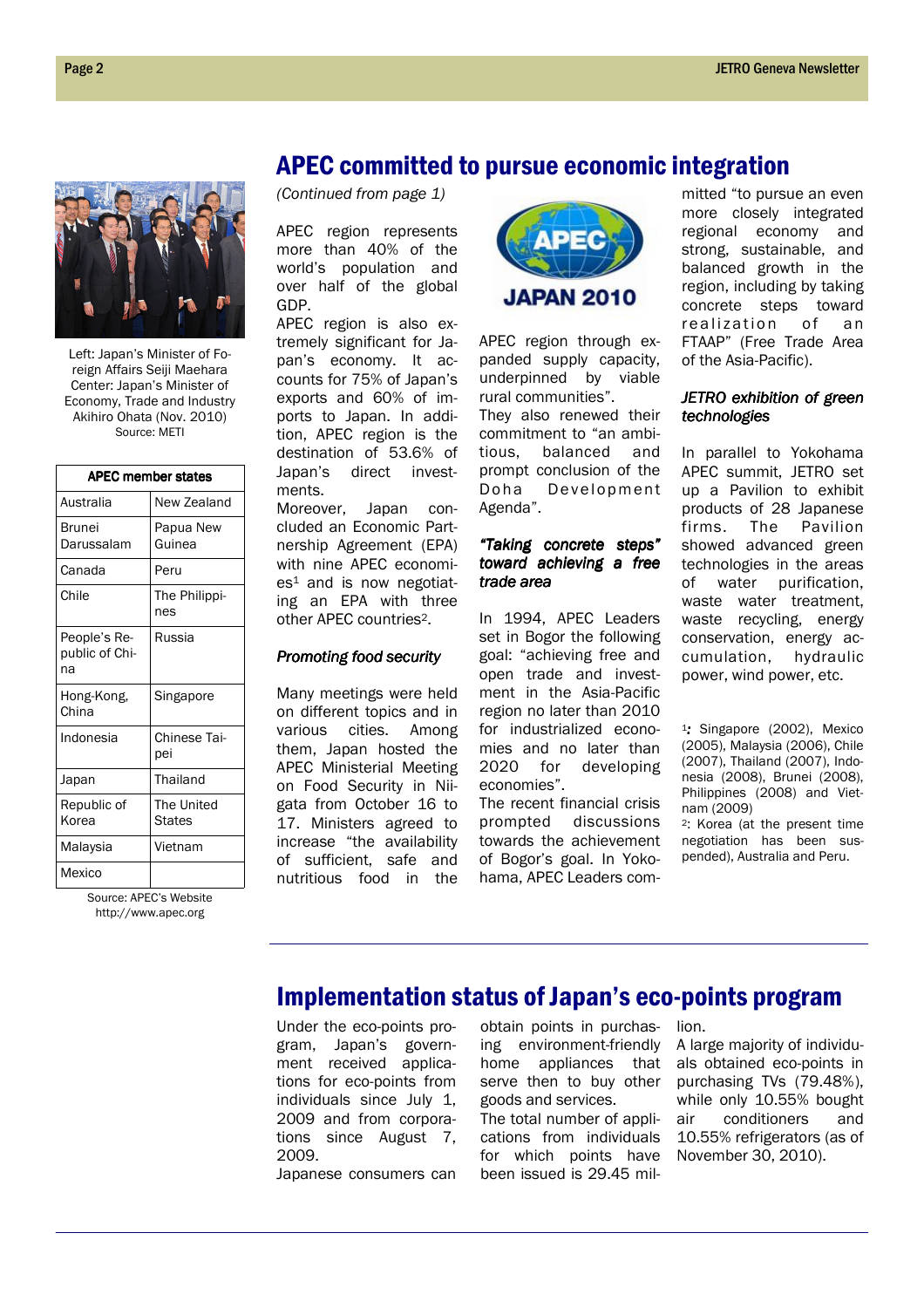### Globus stores sell Japanese fruits

Globus sells Japanese fruits and black garlics. Aomori apples, Toshigi Nashi pears and black garlics can be found during the Christmas period in all Globus delicatessa stores (Zurich, Basel, Chur, Luzern, Bern, Lausanne and Geneva). Produced by Kashiwazakiseika Co., black garlic is obtained through a fermentation process. With its sweet taste and its creamy and soft texture, it can be eaten as a snack.

Moreover, Katayama Ringo's apples and pears are bigger and sweeter than Western ones.

"Globus sells rare and special products that cannot be found everywhere", said Florence Neurauter, Globus Assistant Buyer Fruits and Vegetables. Following a visit of a fruits



Matthias Schlagehan, Buyer Fruits and Vegetables, and Florence Neurauter, Assistant, Globus

exhibition, Globus began to sell Japanese fruits in 2007.

Globus was pleased with last year's sales. "After three years of successful sale the Japanese big apples are known by Globus clients, so that they expect them in advance.", Ms. Neurauter claimed.

Japanese apples sales were the most successful is Luzern's store and black garlics sales in Ge-

neva's store. Sales are the highest in these two cities perhaps thanks to the large number of tourists visiting them during the Christmas period.

Globus set up a successful partnership with the Japanese firm Katayama Ringo Co., Ltd. "Mr. Yamano (Director of Katayama Ringo Co., Ltd) is an excellent contact person. Despite the time difference, he is always available and looking for new opportunities", she said.

However, all fruits cannot be imported. For example, peaches would be too fragile and would suffer from transports. Nevertheless, Globus will consider next year the sale of other Japanese fruits during the Christmas period if possible.



Japanese Aomori apples and Toshigi Nashi pears



Japanese black garlics

## Türler's exhibition of Japanese art in Zurich

Maki-e art is exhibited at Türler's store in Zurich (Paradeplatz) from November 26, 2010 to January 12, 2010.

Maki-e art is among the most exquisite Japanese traditional arts. Founded during the Nara era (8th century), Maki-e is a painting technique that decorates wood or metal items, such as watches, pens, jewelry boxes, trays and bowls. Items are covered by several layers (from 7 to 60) made of powder, thin plates of gold, silver and shells, as well as lacquer. As each layer has to dry in the air, the whole process may take from 5



Maki-e jewelry box

to 10 years, sometimes up to 20 years.

"We are always looking for very high level art", said Franz Türler, family's member of the shop's founder. A Christmas exhibition is held every year at Türler. However, the store displays Japanese art for the first time in its

history.

The idea was suggested by Andreas Kobler, Director of the jewelry store, whose wife is Japanese. "We contacted the President of the Cooperative Association for Promotion of Kanazawa Kaga Maki-e, Mr. Yoshii, who has all connections", explained Mr. Kobler.

The visitor can also see Isshu Tamura, the Maki-e Master, who originates from Kanazawa, painting Maki-e products. Most of the beautiful art pieces exhibited can be purchased. Their prices range from about CHF 2,500 to CHF 140,000.



From left to right: Andreas Kobler, Director, Türler; Isshu Tamura, Maki-e Master; Franz Türler Jr., Türler